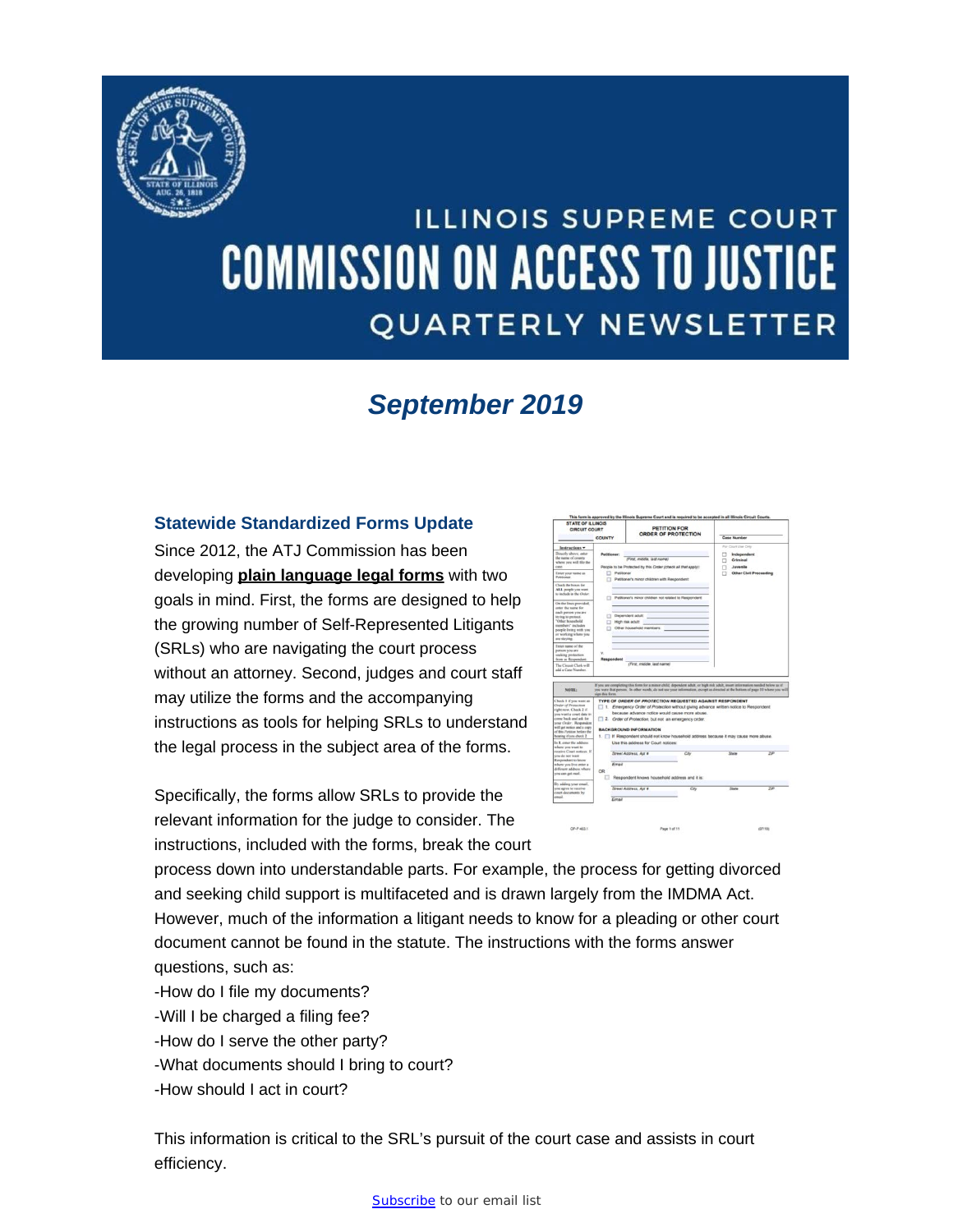Recently published or updated forms:

-Notice of Appeal

- -Docketing Statement
- -Request for Preparation of Record on Appeal
- -Bystander's Report or Agreed Statement of Facts
- -Request for Report of Proceedings (Transcripts)
- -Petition for Order of Protection, Emergency Order of Protection, and Order of Protection

-Application for Waiver of Criminal Court Assessment

- -Application for Waiver of Court Fees *(Updated)*
- -Request for Name Change (Adult) *(Updated)*

-Request for Name Change (Minor) *(Updated)*

#### *Embracing Odyssey Guide and File:*

Illinois Legal Aid Online—in collaboration with ATJ Commission, Tyler Technologies, and other court stakeholders—is adopting Odyssey Guide and File as the platform in which it develops "guided interviews" for our statewide standardized forms (think TurboTax but for court forms). In addition to helping a user fill out the forms, it allows for seamless efiling once the interview is complete. This program is currently available for use with the Dissolution of Marriage/Civil Union (Divorce No Children) form suite. We anticipate the publication of additional Odyssey Guide and File interviews this coming year.

### **JusticeCorps Visits the Appellate Court**

In July, the 2018-2019 Illinois JusticeCorps Fellows concluded their one-year term of service by attending oral arguments at the Illinois First District Appellate Court. This first-ever event was hosted by Justice Mary K. Rochford, Chair of the ATJ Commission, and Justice Daniel J. Pierce, a member of the



Commission. Following oral arguments, the Fellows were provided an opportunity for a Q&A session with Justice Pierce, Justice John C. Griffin, and Justice Carl Anthony Walker from the panel.

Observing oral arguments proved to be an inspiring and educational experience for the Fellows. Lauren Spungen (ILJC Fellow in Lake County; attending the University of Chicago Law School this fall) helped organize the event and explained, "After spending the year working so closely with litigants in circuit court, it was fascinating to attend oral arguments and speak to the justices about the appellate court system. Our visit certainly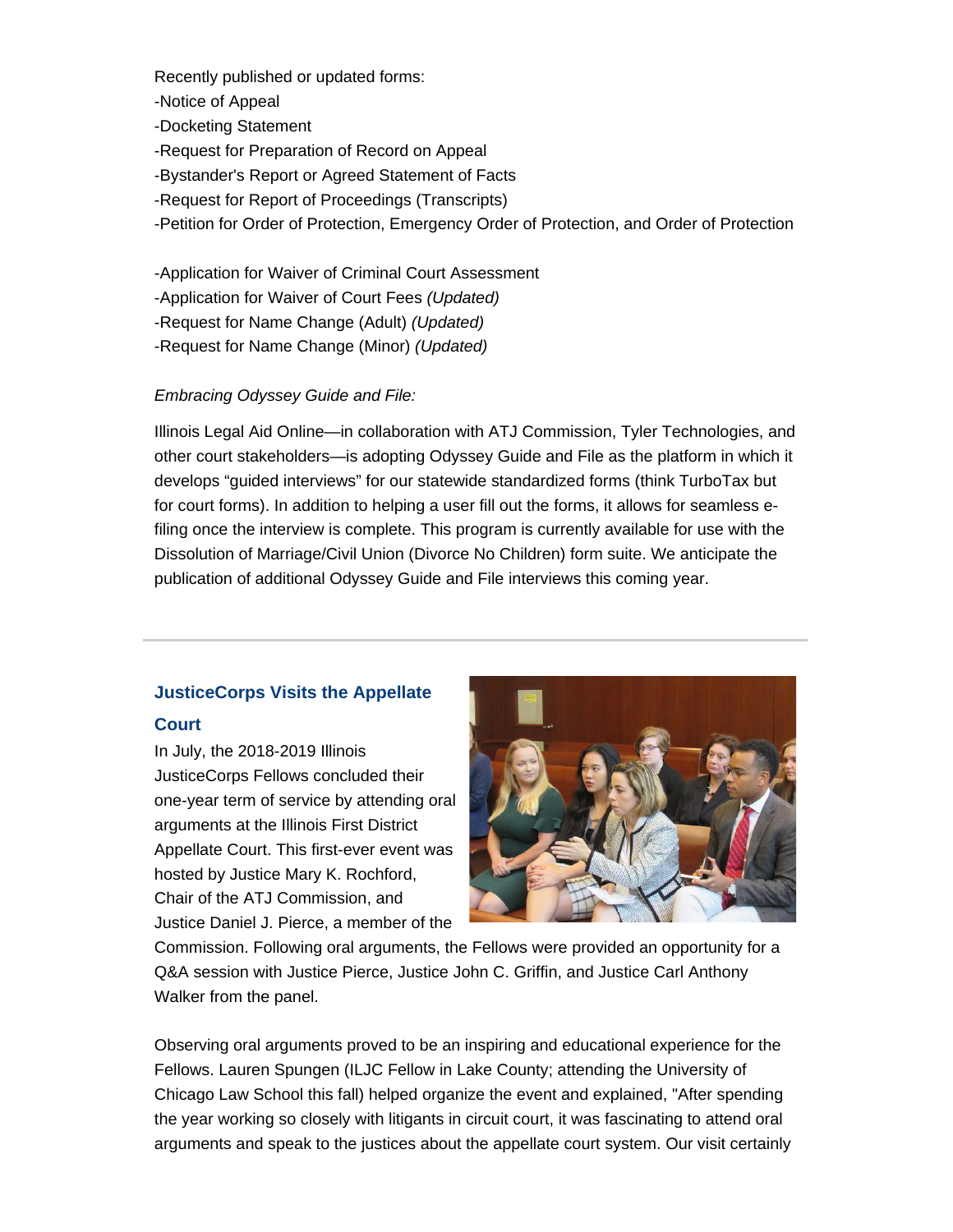opened my eyes to the unique and often insurmountable challenges SRLs face at the appellate stage."

#### **Self-Represented Litigant**

#### **Coordinator Grants**

We are requesting proposals from all judicial circuits which would designate a current staff member to act as the circuit's Self-Represented Litigant Coordinator to evaluate and address the evolving needs of self-represented litigants in our civil courts. Based on a review of these proposals, we will award monetary grants to judicial trial circuits to support the work and programs of the SRL Coordinator.

In 2017, we awarded grants to nine judicial circuits and the Coordinators in those circuits served 32,932 SRLs. Additionally, we had four other judicial circuits participate in the network without receiving grants. In 2018, we granted awards to 11 judicial circuits and to date 8,139 SRLs have been served by the Coordinators. Additionally, we have two other judicial circuits participating in the network without grant funding. Projects include: repurposing courthouse space for help desks, improving signage and materials, and creating early resolution programs to resolve cases more quickly.

In both years, the SRL Coordinator network gathered in Chicago two times per year for training in addition to monthly training calls. Training topics include: information vs. advice, mental health issues, plain language, user-centered design, customer service, implicit bias, and literacy.

**Proposals are due by October 1**. For more information, see the *[Request for](https://courts.illinois.gov/Procurement/2019/coordinators.pdf)* **[Proposals](https://courts.illinois.gov/Procurement/2019/coordinators.pdf)**. Any questions should be directed to **Jill Roberts, SRL Services Specialist, AOIC** at **312.793.2305** or [jroberts@illinoiscourts.gov](mailto:jroberts@illinoiscourts.gov).

#### **Plain Language Guidance Materials**

In April of 2018, the Supreme Court approved an Illinois Supreme Court Policy

#### **Train the Trainer:**

With the goal of learning more about the challenges facing residents of south suburban Chicago, the ATJ Commission's Community Trust Committee held three town hall meetings in late 2018 at Prairie State College, New Faith Baptist Church, and the Markham Courthouse.

In July 2019, as a result of feedback received during these town hall meetings, we organized a "train the trainer" presentation. We collaborated with attorneys from CARPLS and Catholic Charities Legal Assistance to train staff at social service agencies. Over 25 members of the Southland Human Services Leadership Council attended the training and learned about properly identifying legal issues presented by clients, providing more competent referrals for legal services, and where to find resources for people going to court without a lawyer.

### **Self-Represented Litigants & Fee**

#### **Waivers**

In preparation for the changes to the civil fee waiver statute and the creation of the criminal assessment waiver statute and **[Illinois Supreme Court Rule 404](http://www.illinoiscourts.gov/SupremeCourt/Rules/Art_IV/ArtIV.htm#404)**, the AOIC ATJ Division created a packet of information for judges, clerks, and court staff to aid in understanding the new requirements, including a bench card for judges on the fee waiver/assessment waiver provisions, a Federal Poverty Level chart, statutorily required signage, a one-page overview, and other materials highlighting the changes. The ATJ Division made presentations on the changes at the January and June Conference of Chief Judges meetings, to the DuPage County courthouse in April, and at the Chicago Bar Association's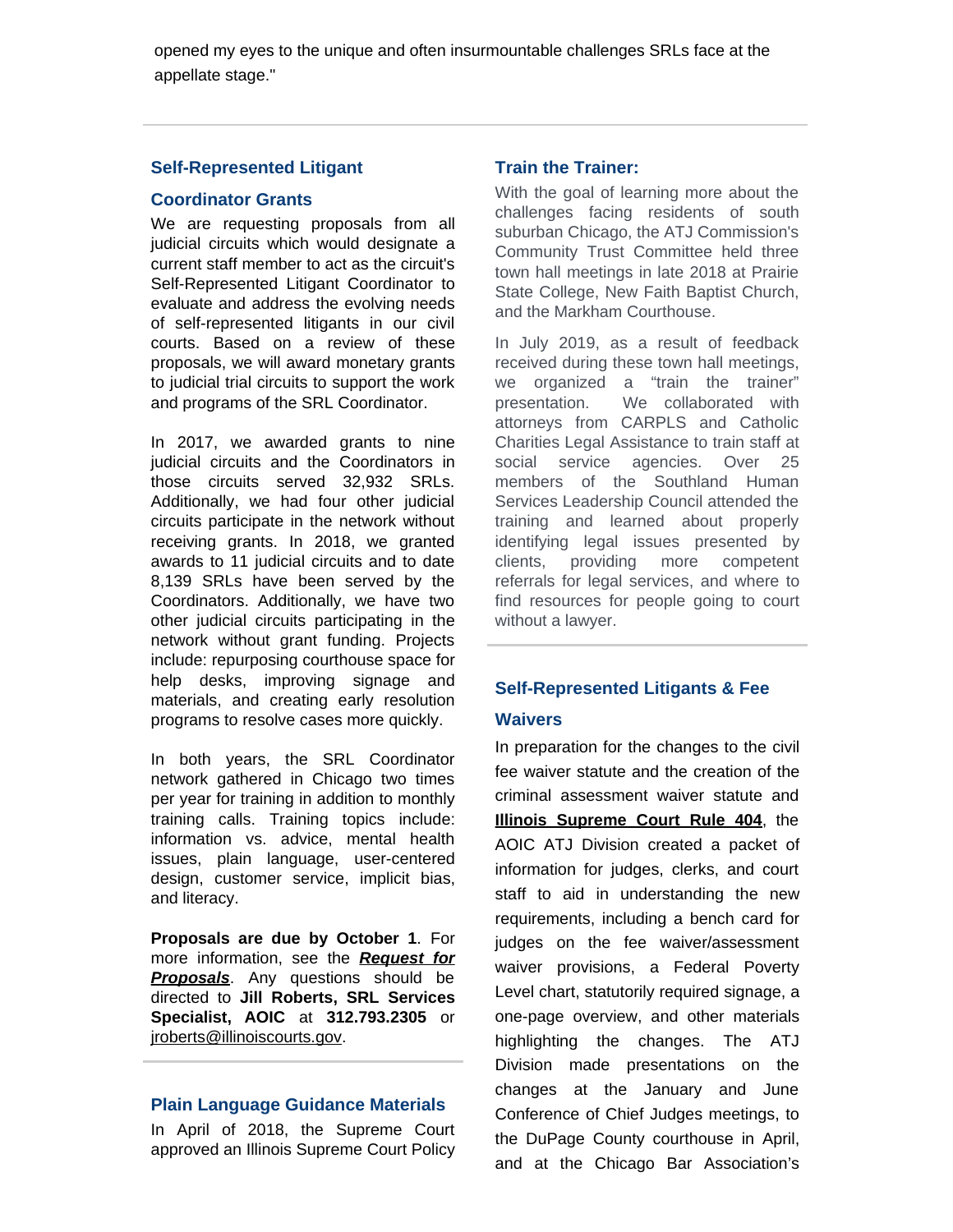on Plain Language. The policy required the ATJ Commission to create and maintain a plain language reference guide. The guide will play in integral role in upcoming trainings. Accordingly, the ATJ Commission recently adopted the *[Plain Language Guide: How to](https://courts.illinois.gov/CivilJustice/Training_Education/ReferenceGuide.pdf) [Incorporate Plain Language into Court](https://courts.illinois.gov/CivilJustice/Training_Education/ReferenceGuide.pdf) [Forms, Websites, and Other Materials](https://courts.illinois.gov/CivilJustice/Training_Education/ReferenceGuide.pdf)* as its official guidance material around employing plain language principals.

# **Presentations and Trainings**

The ATJ Commission was invited to partner with the Illinois Supreme Court Commission on Professionalism in their program: "Walk In Their Shoes: Courthouse Professionalism Training." The ATJ Commission helps provide resources and train on self represented litigant issues. The first joint training was held on July 12 in Edwardsville (20th Circuit). Additional trainings are scheduled for September 27 in Monmouth (9th Circuit) and at the Markham Courthouse (Cook County) in early 2020 as part of the ATJ Commission's Community Trust work.

Legal Aid Committee meeting in June.

|                                          |                                                                        | Civil Fee Waiver 735 ILCS 5/5-105 |                 |                                          | Criminal Assessment Waiver 725 ILCS 5/124A-20                          |                                                                 |          |               |
|------------------------------------------|------------------------------------------------------------------------|-----------------------------------|-----------------|------------------------------------------|------------------------------------------------------------------------|-----------------------------------------------------------------|----------|---------------|
| 100%<br>Waiver                           | Receives a means-based public benefit<br>(regardless of income)        |                                   |                 |                                          | 100%<br>Waiver                                                         | Receives a means-based public benefit<br>(regardless of income) |          |               |
| 100%<br>Waiver                           | Payment would result in substantial hardship<br>(regardless of income) |                                   |                 | <b>100%</b><br>Waiver                    | Payment would result in substantial hardship<br>(regardless of income) |                                                                 |          |               |
| 100%<br>Waiver                           | Available income up to<br>125% FPL                                     |                                   |                 |                                          | 100%<br>Waiver                                                         | Available income up to<br>200% FPL                              |          |               |
| 75%<br>Waiver                            | Available income between<br>125%-150% FPL                              |                                   |                 |                                          | 75%<br>Waiver                                                          | Available income between<br>2009-2509-FPL                       |          |               |
| son.<br>Waiver                           | Available income between<br>150%-175% FPL                              |                                   |                 | song<br>Waiver                           | Available income between<br>250%-300% FPL                              |                                                                 |          |               |
| 25%<br>Waiver                            | Available income between<br>175%-200% FPL                              |                                   |                 |                                          | 25%<br>Waiver                                                          | Available income between<br>SOON-400N-FPL                       |          |               |
|                                          |                                                                        |                                   |                 | 2019 Federal Poverty Level-Annual Income |                                                                        |                                                                 |          |               |
| <b>Family Size</b>                       |                                                                        | <b>125% FPL</b>                   | <b>150% FPL</b> | 175% FPL                                 | 200% FPL                                                               | <b>250% FPL</b>                                                 | 300% FPL | 400% FPL      |
|                                          |                                                                        | \$15,613                          | 18,735          | 21,858                                   | 24,980                                                                 | 31,225                                                          | 37,470   | 49,960        |
| $\overline{2}$                           |                                                                        | \$21.138                          | 25,365          | 29,593                                   | 33,820                                                                 | 42.275                                                          | 50.730   | 67,640        |
| 3.                                       |                                                                        | \$26,663                          | 31,995          | 37.328                                   | 42,660                                                                 | 53.325                                                          | 63,990   | <b>85 320</b> |
| a                                        |                                                                        | \$32,188                          | 38.625          | 45.063                                   | 51,500                                                                 | 64,375                                                          | 77,250   | 103,000       |
| 5                                        |                                                                        | \$37.713                          | 45:255          | 52.798                                   | 60.340                                                                 | 75.425                                                          | 90.510   | 120.680       |
| 6                                        |                                                                        | \$43,238                          | 51.885          | 60.533                                   | 69.180                                                                 | 86,475                                                          | 103.770  | 138 360       |
| $\overline{7}$                           |                                                                        | \$48,763                          | 58,515          | 68,268                                   | 78,020                                                                 | 97.525                                                          | 117,030  | 156,040       |
| $\overline{8}$                           |                                                                        | \$54,288                          | 65.145          | 76,003                                   | 86,860                                                                 | 108,575                                                         | 130,290  | 173.720       |
| Add amount for each<br>additional person |                                                                        | \$5.525                           | 6,630           | 7.735                                    | 8.840                                                                  | 11,050                                                          | 13,260   | 17,680        |

## **Upcoming Events**

#### **October 3rd**

**ATJ Commission Meeting**

#### **October 25th-27th**

**Illinois Sign Language Court Interpreter Training:** This workshop is designed for sign language interpreters possessing an Advanced or Master level license with the Illinois Deaf and Hard of Hearing Commission, who provide or are interested in providing sign language interpreting services to deaf and hard of hearing court users in Illinois state courts.

**For more information, please contact Alison Spanner at** [aspanner@illinoiscourts.gov](mailto:aspanner@illinoiscourts.gov)

**Share this email:**



**[Manage](#page-0-0)** your preferences | **[Opt out](#page-0-0)** using **TrueRemove**™